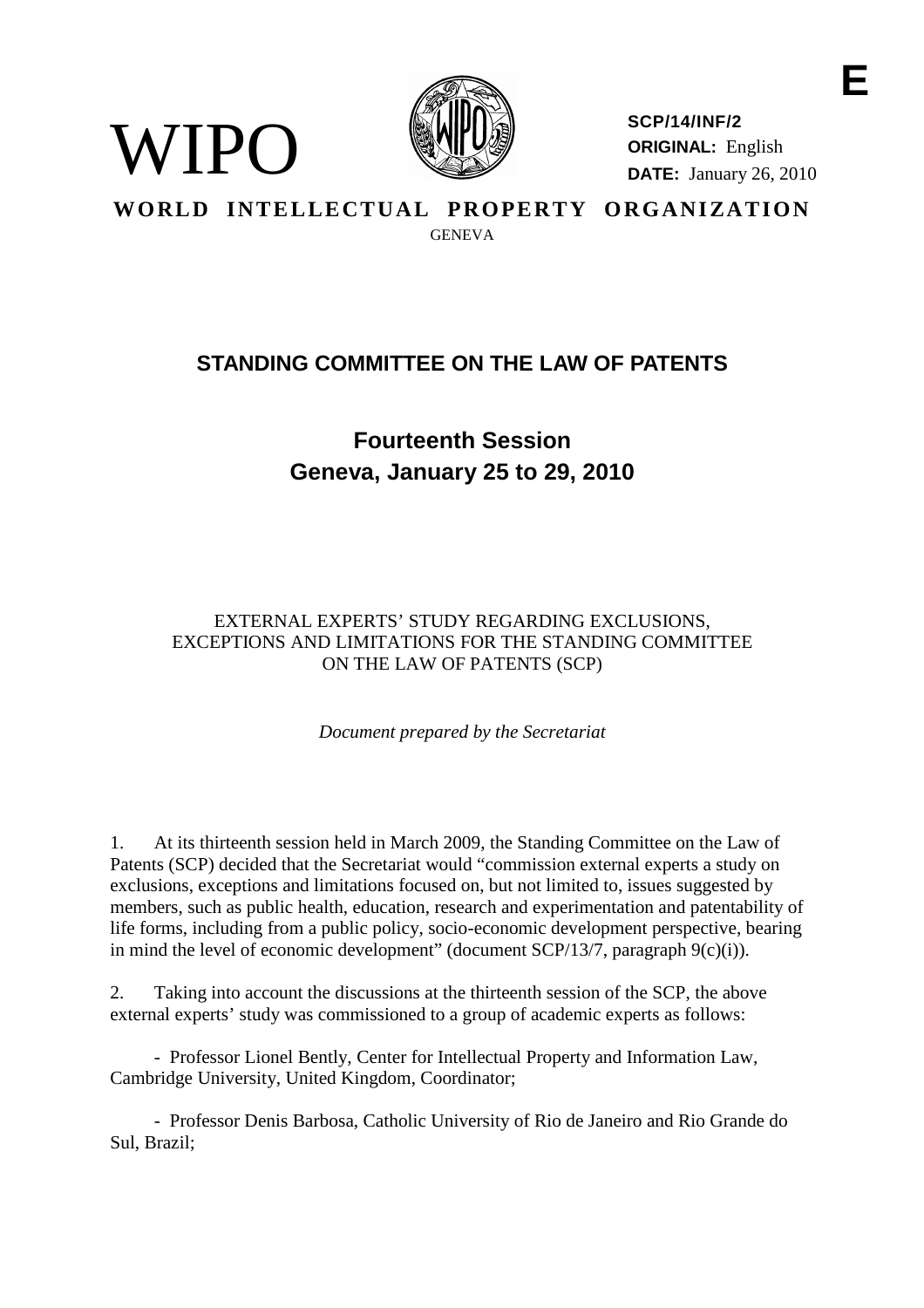#### SCP/14/INF/2 page 2

- Professor Shamnad Basheer, National University of Judicial Science, India;
- Professor Richard Gold, McGill University, Canada;
- Professor Brad Sherman, University of Queensland, Australia;
- Professor Coenraad Visser, University of South Africa, South Africa.

3. Professor Bently will be the coordinator of the study, and the other experts were nominated by him. The experts' CVs are annexed to this document.

4. The terms of reference of the study reflect, word by word, the decision of the SCP at its thirteenth session (see paragraph 1 above). In particular, they include the following elements:

(a) The study shall be focused on, but not limited to, issues relating to public health, education, research and experimentation and patentability of life forms, including from a public policy, socio-economic development perspective, bearing in mind the level of economic development.

(b) The study shall include at least the following:

(i) overview of the exclusions from patentable subject matter and exceptions and limitations to the patent rights at the international level;

(ii) exclusions, exceptions and limitations relating to the legal conception of technology, such as patent protection of software-related inventions and higher life forms;

(iii) exclusions, exceptions and limitations where incentives through exclusive rights are unnecessary or incentives are provided by alternative protection mechanisms;

(iv) exclusions, exceptions and limitations intended to avoid inhibiting further research and innovation;

(v) exclusions, exceptions and limitations reflecting conflicts between patents and other social values, public policies and fundamental rights; and

(vi) an executive summary of the Study.

(c) The Study should cover, *inter alia*, the following subjects: (i) public health; (ii) education, research and experimentation; (iii) plants, animals and other life forms; (iv) computer program; and (v) biotechnology. Notwithstanding the above, the experts may agree on a different structure of, and distribution of the work relating to, the Study. In that case, the Coordinator of the study shall inform WIPO as soon as possible of the changes made.

(d) The Study shall take into account the statements made by WIPO Member States during the thirteenth session of the SCP, which are reflected in the draft Report of that session of the SCP (document SCP/13/8 Prov.).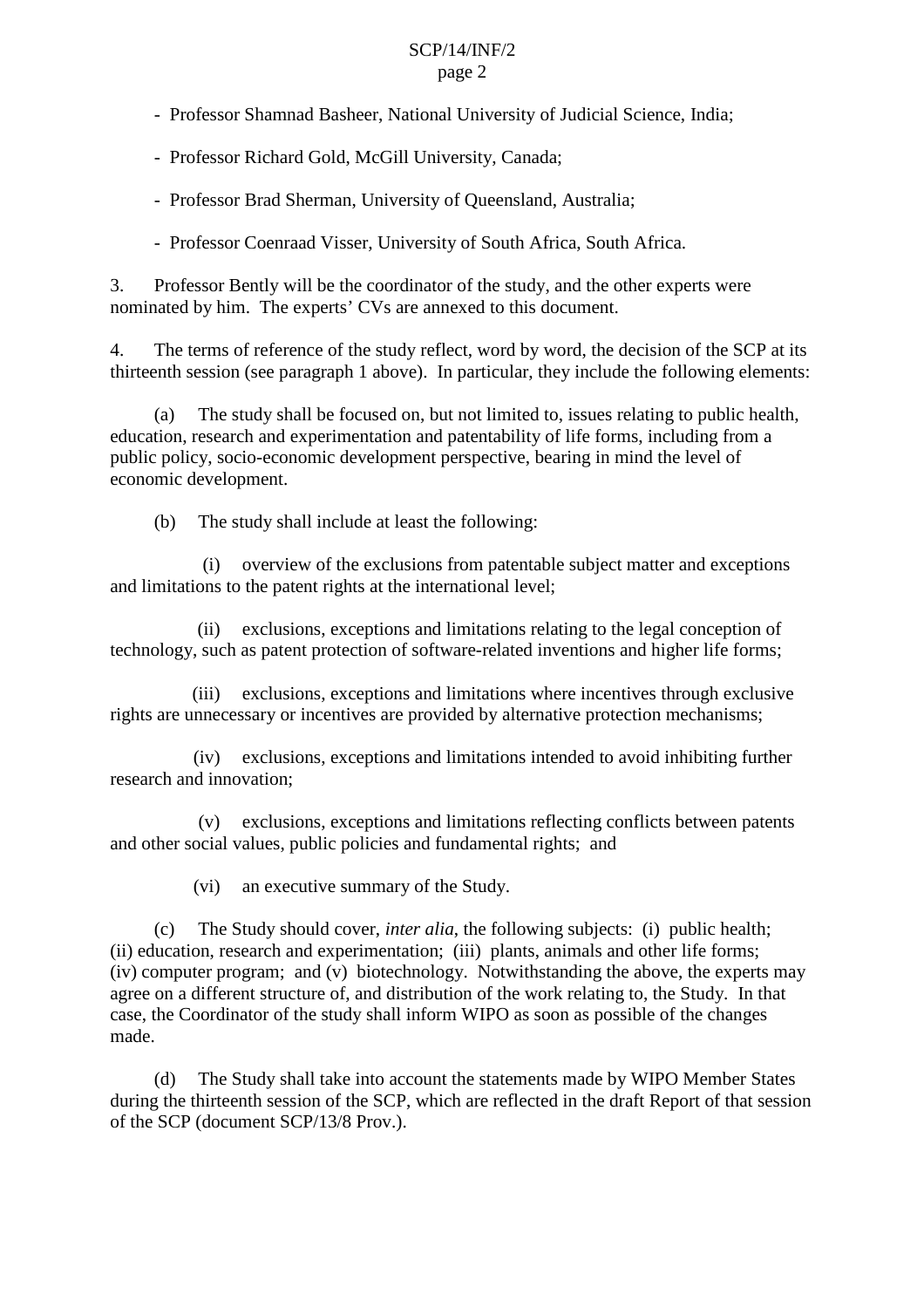## SCP/14/INF/2 page 3

5. Consequently, WIPO documents SCP/12/3 Rev.2, SCP/12/3 Rev.2 Add., SCP/13/3 and SCP/13/8 Prov.1 have been sent to the experts. In addition, the experts have been requested to take note of the discussions at the fourteenth session of the SCP, of any proposals from Member States expressed there or submitted until a date to be determined by the Chair, as well as of any outcome of that session.

[Annex follows]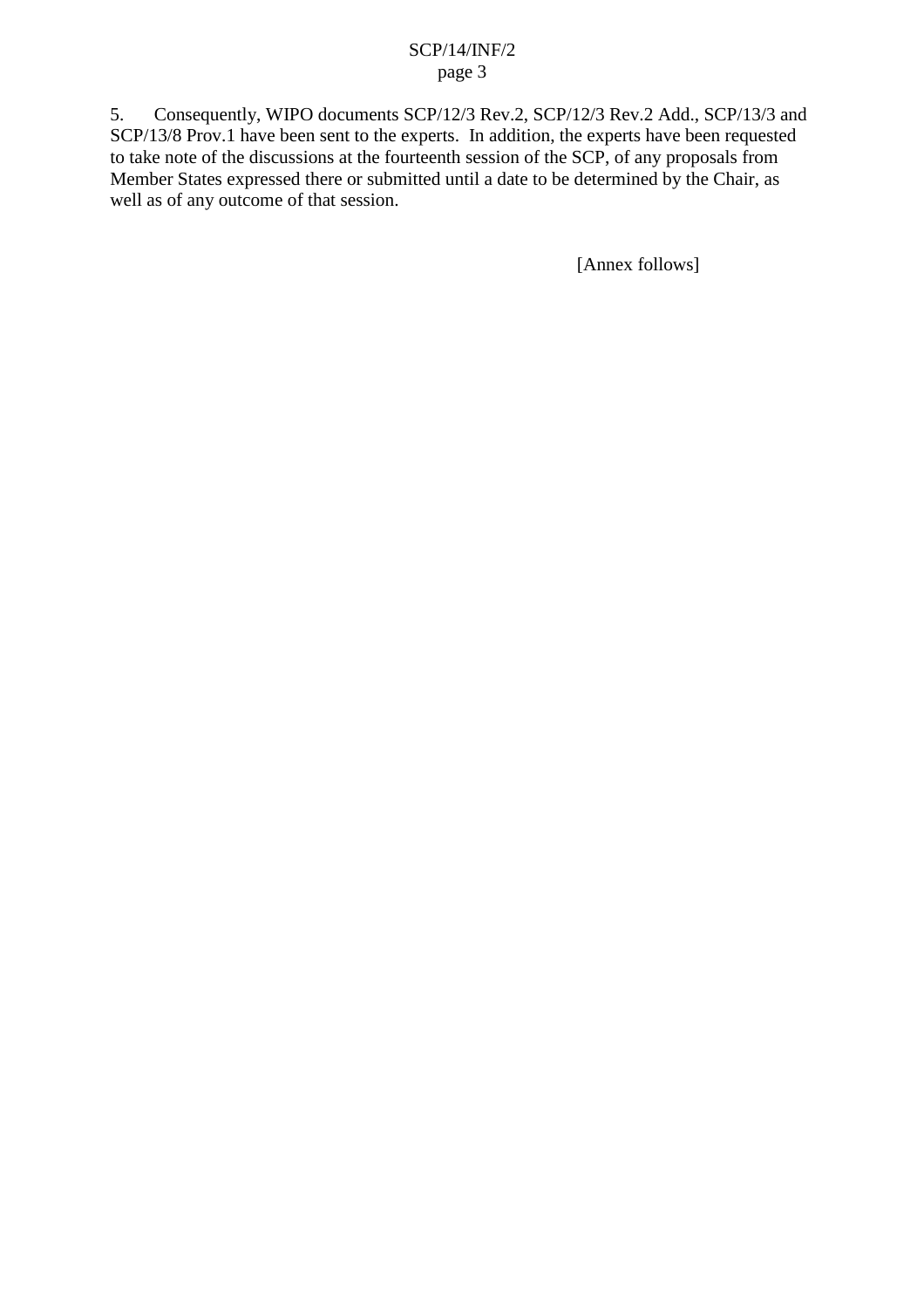## SCP/14/INF/2

## ANNEX

## PROFESSOR LIONEL BENTLY

### A. PERSONAL

Name: Lionel Alexander Fiennes Bently

#### Nationality: British Citizen

Work Address: Centre for Intellectual Property and Information Law, Faculty of Laws, University of Cambridge Cambridge

#### B. EDUCATION

1973-82 Stamford School, Stamford, Lincolnshire 1983-86 Pembroke College, Cambridge B.A. (Law)

#### C. EMPLOYMENT

1987-88 Research Assistant, Law Commission 1988-1990 Lecturer in Law, University of Keele 1990-91, Research Fellow, King's College, London 1991- 2000 Lecturer in Law, King's College, London (teaching intellectual property, property) 1998-9 Visiting Senior Research Fellow, Murdoch University July/August 2000, Visiting Research Fellow, Queensland University of Technology August-October 2002, Visiting Research Fellow, University of New South Wales September 2002- 2004 Professor of Law, King's College, London October 2004- Herchel Smith Professor of Intellectual Property Law, University of Cambridge; Director of Centre of Intellectual Property and Information Law, University of Cambridge; Professorial Fellow, Emmanuel College, Cambridge August-Sept 2007, Yong Shook Lin Visiting Professor, National University of Singapore January-April 2008, BNL Visiting Professor of European Law, Columbia University

#### D. MISCELLANEOUS

### Lectures:

I have given invited lectures at Columbia University, New York University, Chicago-Kent School of Law, U.C.L.A., Fordham Law School's Annual Conference on International Intellectual Property Law and Policy, McGill University, University of Kanazawa, Kobe University, Griffith University, the Australian National University (Canberra), the Singapore IP Academy's Global forum on Intellectual Property, Bayreuth University, Bergen University, the University of Bonn, University of Leiden, University of Amsterdam, Montpellier University, Reading University, Aberystwyth University, the University of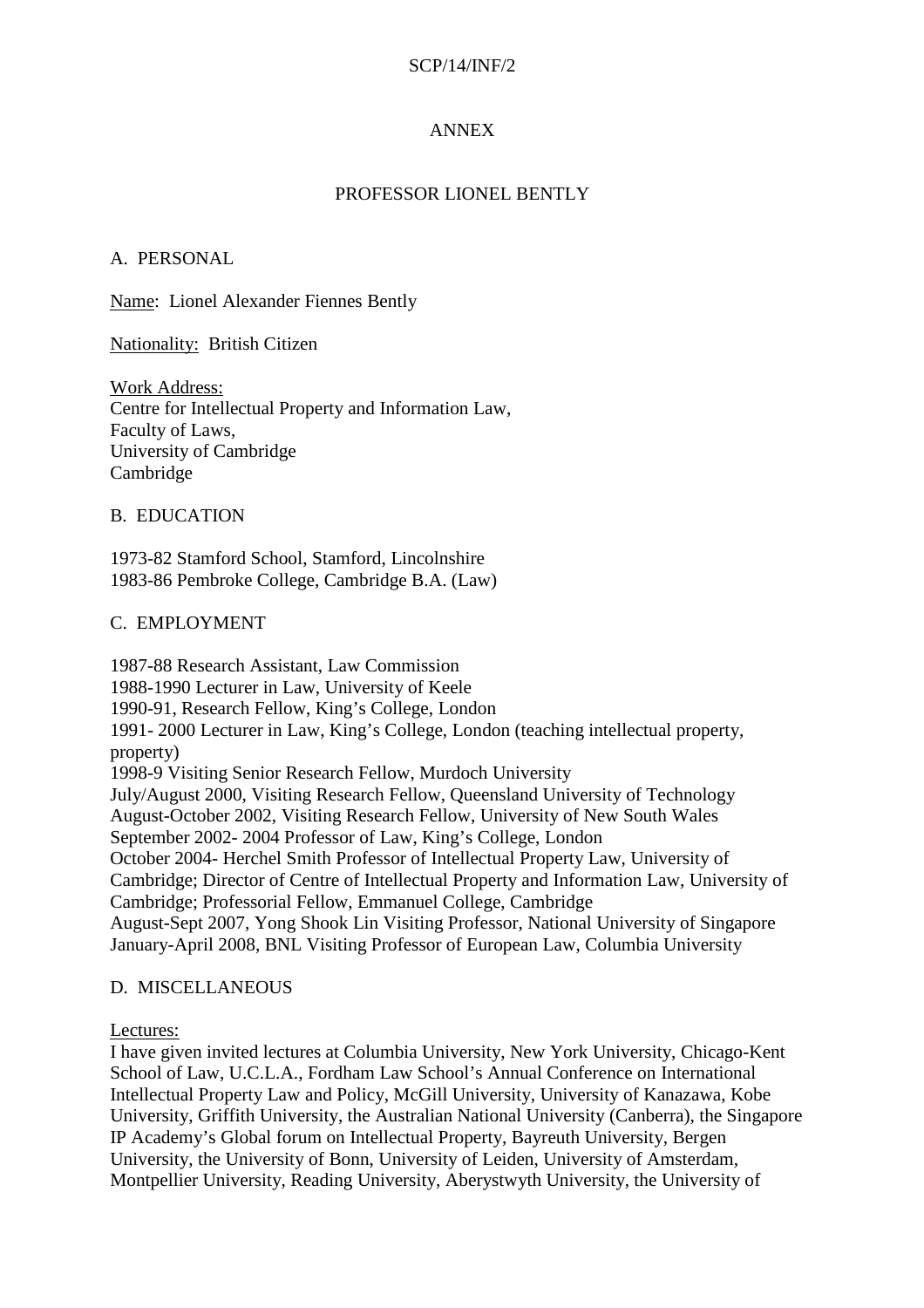# SCP/14/INF/2

## Annex, page 2

Oxford, London School of Economics, Queen Mary College, University of London as well as for international organisations including A.T.R.I.P. (Utrecht, Parma), A.L.A.I (Paris, Barcelona), the A.I.P.P.I. (London), I.T.M.A. (the Second Distinguished Professors lecture at the Press Club in Washington), and G.R.U.R. (Nuremberg 2009).

Prestigious Lectures:

Lecturer, Darwin Lecture Series, Darwin College, University of Cambridge (2007) (on Identity) Lecturer, Annual Manges Lecture at Columbia University (2007)

Lecturer, Stephen Stewart Memorial Lecture, (November 2009)

Research Networks:

Member, ITER, Sophistication vs. Transparency, International Network (2002-4), organised by University of Nijmegen/University of Amsterdam; Member, Wittem Group on European Copyright Code (2004-)

Member, AHRB Copyright Network, organised by Birkbeck College, London (2003-6) Associate, Australian Centre for Intellectual Property in Agriculture, A.N.U., Canberra/Griffith University, Brisbane

Editorial roles:

Series Editor, *Cambridge Studies in Intellectual Property* (CUP) Editorial Board, *European Intellectual Property Review* Editorial Board, *Script-ed*, on-line publication, University of Edinburgh

Societies:

Executive Committee, British Literary and Artistic Copyright Association (2006-) (responsible for academic programme for ALAI 2009) Council Member, Intellectual Property Institute (2004-) Steering Committee, International Society for the History and Theory of Intellectual Property (2008-)

Academic Advisory Roles: Advisory Board, Institute of Brands and Innovation Law, University College, London Advisory Board, Osgoode Hall IP Honorary Legal Adviser, Royal Historical Society

Relations with Legal Practice Called to the Bar (Inner Temple, November 2009) Door Tenant, Hogarth Chambers, Lincoln's Inn Expert Advice on Law of UK to lawyers and courts in Canada, Brazil, Germany and the United States, including *Golan* case

## F. SELECTED PUBLICATIONS

Books:

The Making of Modern Intellectual Property Law (with Brad Sherman) (Cambridge: Cambridge University Press, 1999) Intellectual Property Law (with Brad Sherman) (Oxford, Oxford University Press, 2001) (2<sup>nd</sup> ed, 2004; 3d. ed, 2008)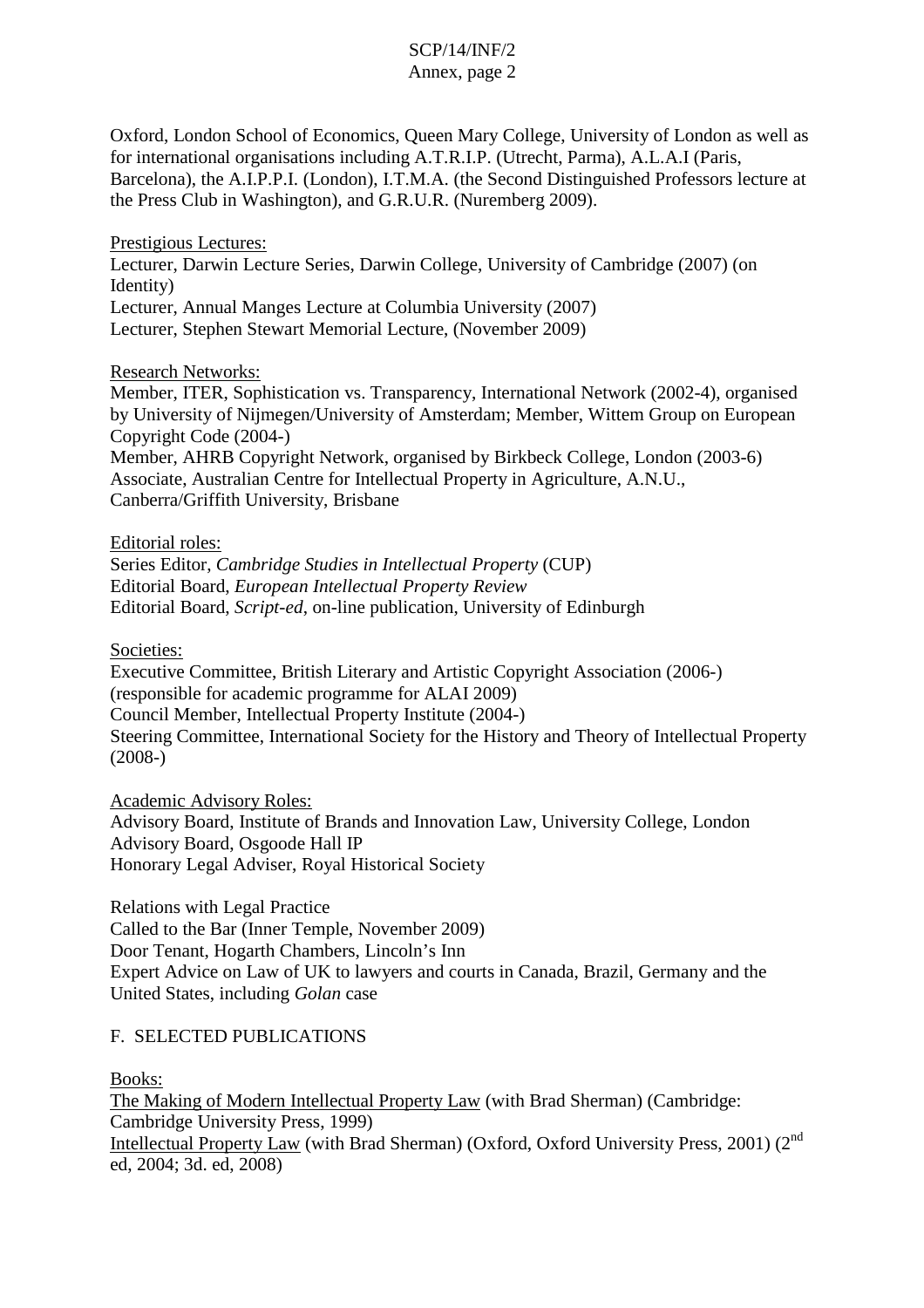Between a Rock and a Hard Place: The Problems Facing Freelance Creators in the UK Media Market Place (London: Institute for Employment Rights, 2002) Performers Rights: Options for Reform to the Interdepartmental Committee of the Australian Government (1996; with Brad Sherman)

## Edited Books:

Trade Marks and Brands: An Interdisciplinary Critique (Cambridge: CUP, 2008) (ed. With Jane C. Ginsburg, Jennifer Davis)

Intellectual Property in the New Millennium: Essays in Honour of Professor W.R. Cornish (eds. L. Bently & D. Vaver) (Cambridge: CUP, 2004)

Law and the Senses: Sensational Jurisprudence (Eds. L.Bently & L.Flynn) (London: Pluto, 1996).

Intellectual Property and Ethics, Perspectives on Intellectual Property (Vol.IV) (Eds. L.Bently & S. Maniatis) (London: Sweet & Maxwell, 1998)

Selected Articles and Contributions to Edited Books: Annual revision (since 1998) of 'United Kingdom' in M. Nimmer & P. Geller (eds.) International Copyright Law and Policy (New York: Lexis/Nexis)

*'R. v The Author*: From Death Penalty to Community Service' (2008) 32 *Columbia Journal of Law and the Arts* 1-109

'Law and Identity' in E. Needham-Green (ed), Identity (Darwin Lecture series) (Cambridge: CUP) (manuscript with editor)

'Authorship of Popular Music in UK Copyright Law' (2009) *Information, Communication and Society* (special issue, 2009)

'From communication to thing: historical aspects of the conceptualisation of trade marks as property' in G. Dinwoodie & M. Janis, Trademark Law and Theory: A Handbook of Contemporary Research (Cheltenham: Edward Elgar, 2008) (also published in Japanese (trans. Nobuhide Otomo) in 19 Intellectual Property Law and Policy Journal 1-50 (2008)

'The Making of Modern Trade Marks Law: The Construction of the Legal Concept of Trade Mark (1860-80)' in L. Bently, Jane C. Ginsburg, Jennifer Davis (eds.) Trade Marks and Brands: An Interdisciplinary Critique (Cambridge: CUP, 2008)

'Copyright, Translations, and Relations Between Britain and India in the nineteenth and early twentieth centuries' (2007) 82(3) *Chicago-Kent Law Review*1181-1240

Commentary on EC Directive on Legal Protection of Computer Programs in T. Dreier & B. Hugenholtz, Concise European Copyright Law (Hague: Kluwer, 2006) 211-238

'The Impact of European Geographical Indications on National Rights in Member States' (2006) 96 *Trademark Reporter* 850-905 (with Brad Sherman)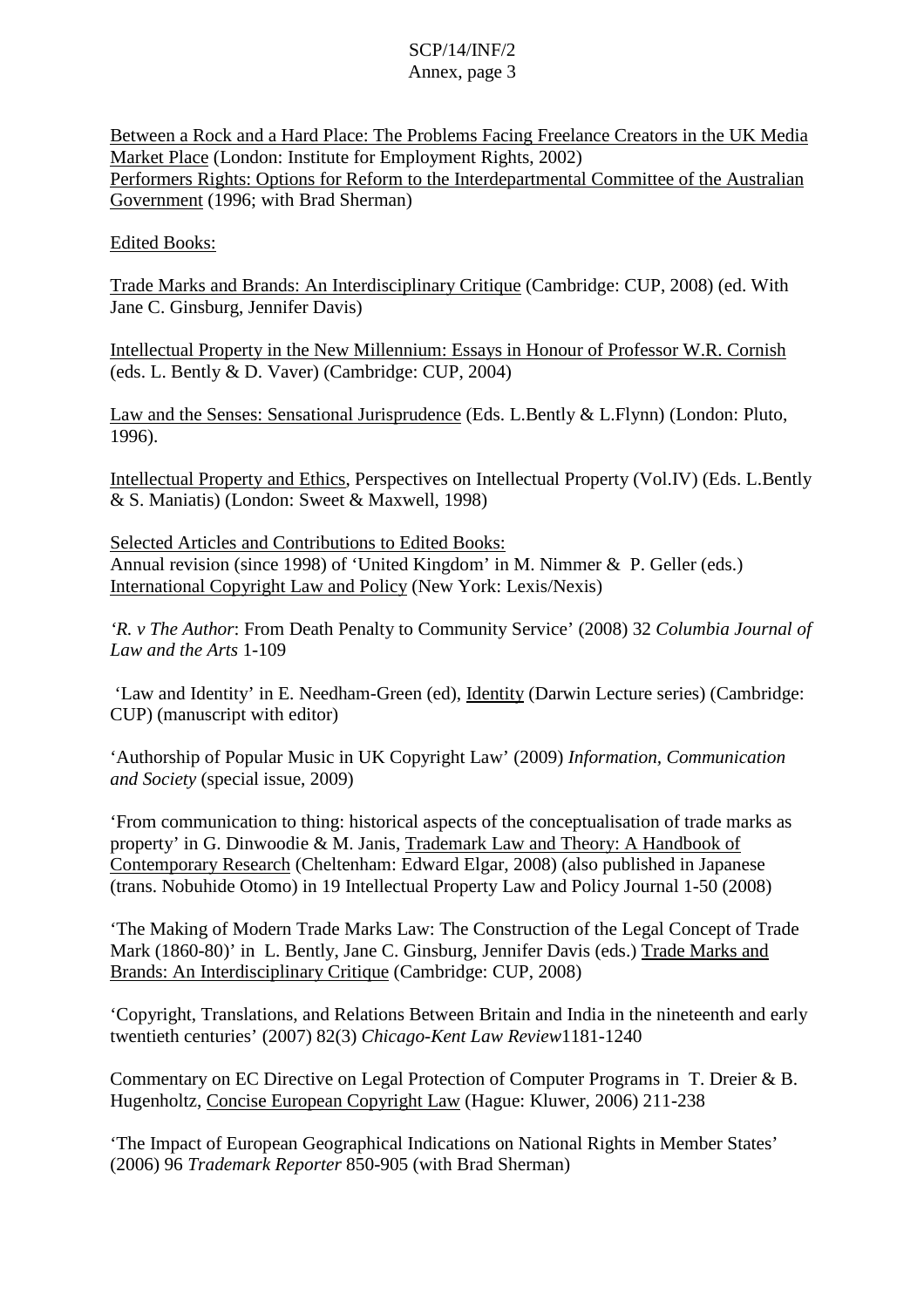'Copyright and the Victorian Internet: Telegraphic Property Laws in Colonial Australia' (2004) 38 *Loyola Los Angeles Law Review* 71-176

'Art and the Making of Modern Copyright Law' in D.McClean & K.Schubert, Dear Images: Art, Copyright and Culture (London: ICA/Ridinghouse, 2002)

'Great Britain and the Signing of the Berne Convention in 1886' (with B. Sherman) (2001) 48 *Journal of the Copyright Society of the USA* 311-340

'Visuality and Textuality in Nineteenth Century Intellectual Property Law', *Intellectual Property Forum* (Journal of the Intellectual Property Society of Australia and New Zealand) (Issue 29, May 1997) 28-33

'The UK's Forgotten Utility Model: The Utility Designs Act 1843' (1997) 3 *Intellectual Property Quarterly* 267-78 (with B.Sherman)

'Requiem for Registration? Reflections on the History of the The UK Registered Design System' in A.Firth (ed), Perspectives on Intellectual Property Vol 1: The Prehistory of Intellectual Property Law 1-48 (London: Sweet & Maxwell, 1996)

'Copyright and the Death of the Author in Law and Literature' (1994) 57 *Modern Law Review* 973-986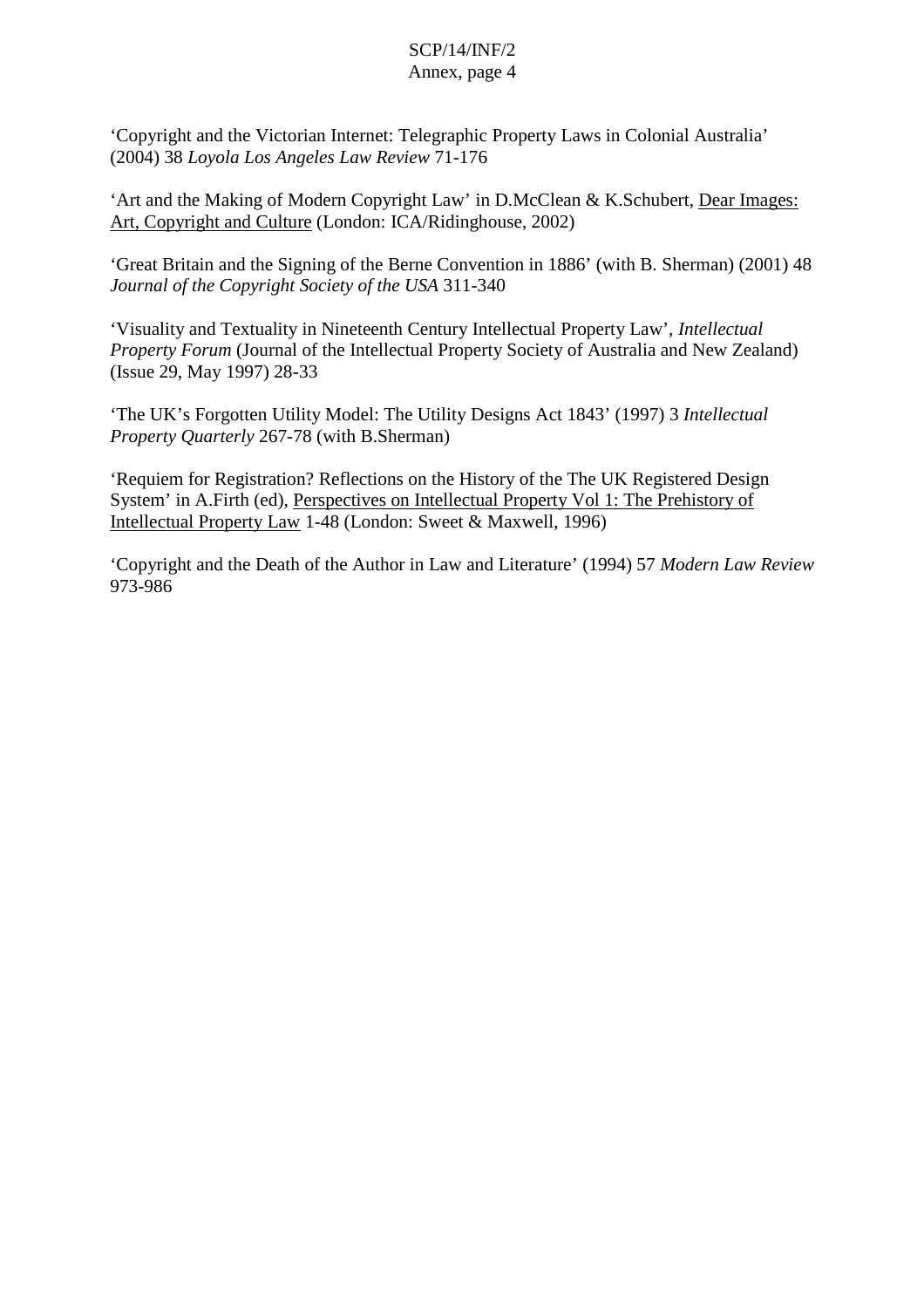### PROFESSOR BORGES BARBOSA

Practice Areas: Tax Law; Trade Law; Intellectual Property Law; Computer Law; Internet Law

Education: State University of Rio de Janeiro (LL.B., 1971; Ph.D., 2006); Gama Filho (LL.M., Business Law, 1982); Columbia Law School (LL.M., 1983)

Memberships: Brazilian Bar Association; Brazilian Institute of Lawyers; American Bar Association; Brazilian IP Association; Cyberlaw Network; Rio de Janeiro and São Paulo Bar.

Special Agencies: Former Attorney General of INPI, he retired from being Attorney for Rio de Janeiro, and has acted as a consultant for the Federal Government and international bodies. He was named representative of Brazil in diplomatic conferences for technology and intellectual property.

Languages: English, French and Spanish

Born: Rio de Janeiro, Brazil, 1948

Biography: Of Counsel, Briger and Associates (a New York Law Firm), Rio de Janeiro Branch, 1981-1982 and 1983-1985. Associate, 1982-1983 and Of Counsel, 1996—, Briger and Associates (a New York Law Firm), New York Branch. Partner Affonseca & Sabóia Monte (later Campos & Sabóia Monte), 1985-1992. Government Service: In House Attorney, Furnas Centrais Elétricas S.A., a Federal Electricity and Nuclear Power Corporation, 1977- 1988. Assistant to the President of Patent and Trademark Office, 1979-1986. Attorney General of the Office, 1988. Special Assistant of the Minister of Industry and Commerce, 1986-1988. Executive Secretary of the Ministerial Commission on Engineering Services, 1986. Advisor to the National Council of Software and Automation, 1986-1988. Member: National Council of Private Insurance of the Department of Treasury, 1986-1988. Delegate and Advisor in Diplomatic and Technical Conferences held by the World Intellectual Property Organization (WIPO), United Nations Conference on Trade and Development, General Agreement on Trade and Tariffs and other international entities or events. Acted as Consultant in various occasions to the Brazilian Foreign Office, Patent and Trademark Office, the Ministry of Health, the World Health Organisation, UNCTAD, SELA, the Federal Antitrust Agency and other Federal and International organizations. Retired City Attorney of Rio de Janeiro (by public exam), 1988-2001. Assistant to the Attorney General, 1989 and 1997-2001. Director of the Center of Studies of the Attorney General's Office, 1990 and 1998-2001. Undersecretary for Special Affairs to the Mayor's Cabinet, 1991-1996. Academic Activities Lecturer: Industrial Property Law, Estacio de Sá University, Graduate Division, 1981-1983; Intellectual Property Law, State Judge Training School, 1994-1996; Intellectual Property Law, Fundação Getúlio Vargas, 1996-1998; Professor of Taxation of Intellectual Property (Tax, Patents and Theory of Competition), Catholic University of Rio de Janeiro, Graduate Division, Specialization Courses. Dean of Law School and Professsor of Intellectual Property Law, Ibmec University. State University of Rio de Janeiro, IP Graduate Courses, Lecturer on Constitutional Aspects of Intellectual Property Law. Author of over 32 Books and 200 papers. IP Professor at the Patent and Trademark Office Master and post-graduate courses of PUC/RJ, UERJ, USP, UCAM, FGV/SP e RJ, CEU/SP, ESA/SP, Fundação Armando Álvares Penteado (FAAP) and Unicuritiba. Former Attorney General of INPI, he retired from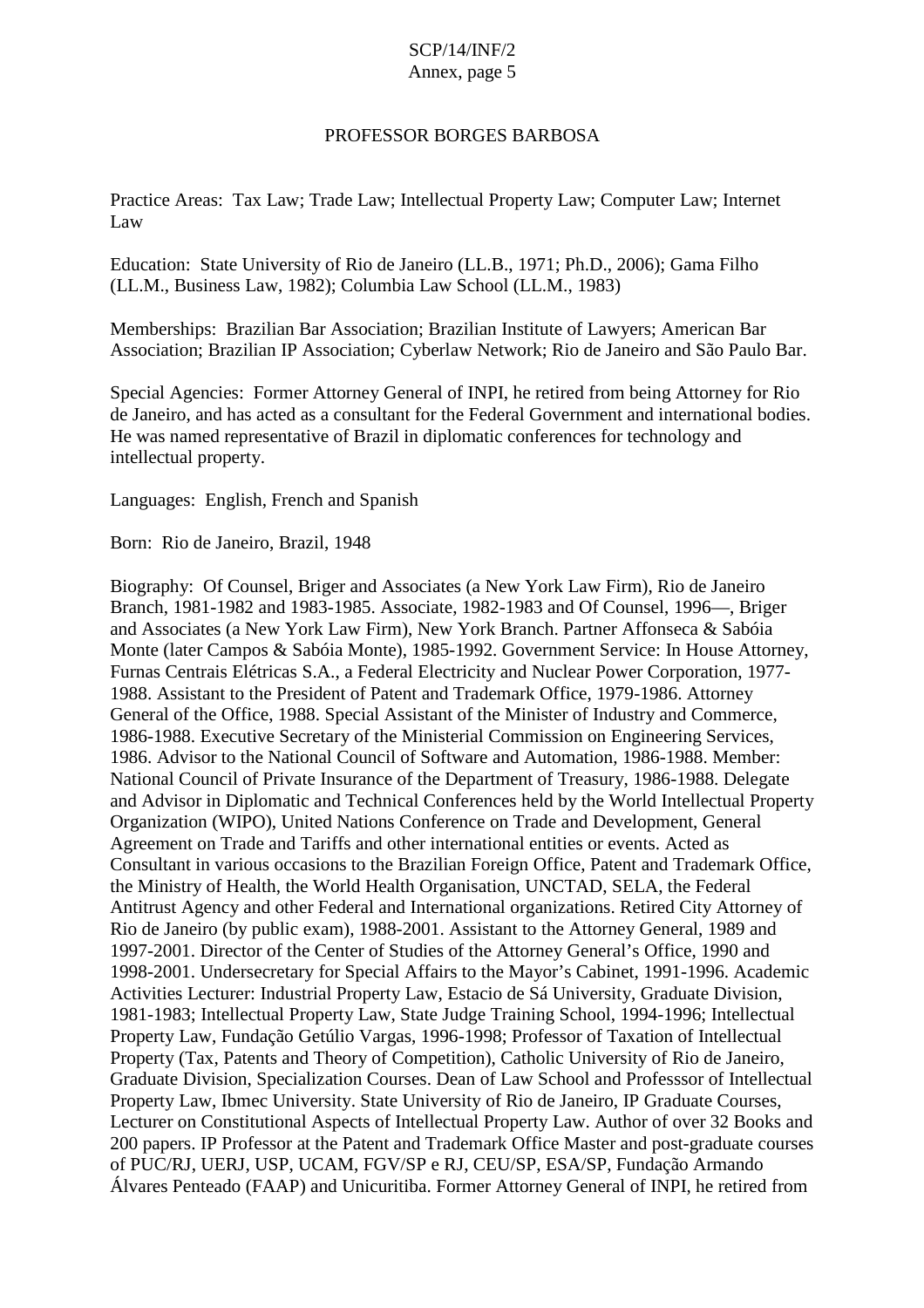being Attorney for Rio de Janeiro, and has acted as a consultant for the Federal Government and international bodies. He was named representative of Brazil in diplomatic conferences for technology and intellectual property.

Publications:

The World Competition Agency as a Necessary International Institution *Ibmec Law Working Paper No. 1/2003* Working Paper Series

Slouching Towards Development in International Intellectual Property *Michigan State Law Review, Vol. 2007, No. 1, 2008* Accepted Paper Series

TRIPs art. 7 and 8, FTAs and Trademarks Working Paper Series

Counting Ten for TRIPs: Author Rights and Access to Information - A Cockroach's View of Encroachment Working Paper Series

Why Intellectual Property May Create Competition Problems Working Paper Series

The New Brazilian Government Draft Law on Plant Varieties (Or… How a Developing Country May Want to Enhance IP Protection Because It May Actually Need It) Hide Abstract *Peter Yu, Second Summer Institute in Intellectual Property, Biotechnology and Agricultural Sciences, Drake University Law School, 2009* Accepted Paper Series

The Creation of a Competitive Environment in the Field of the Intellectual Property Rights the South American Case Working Paper Series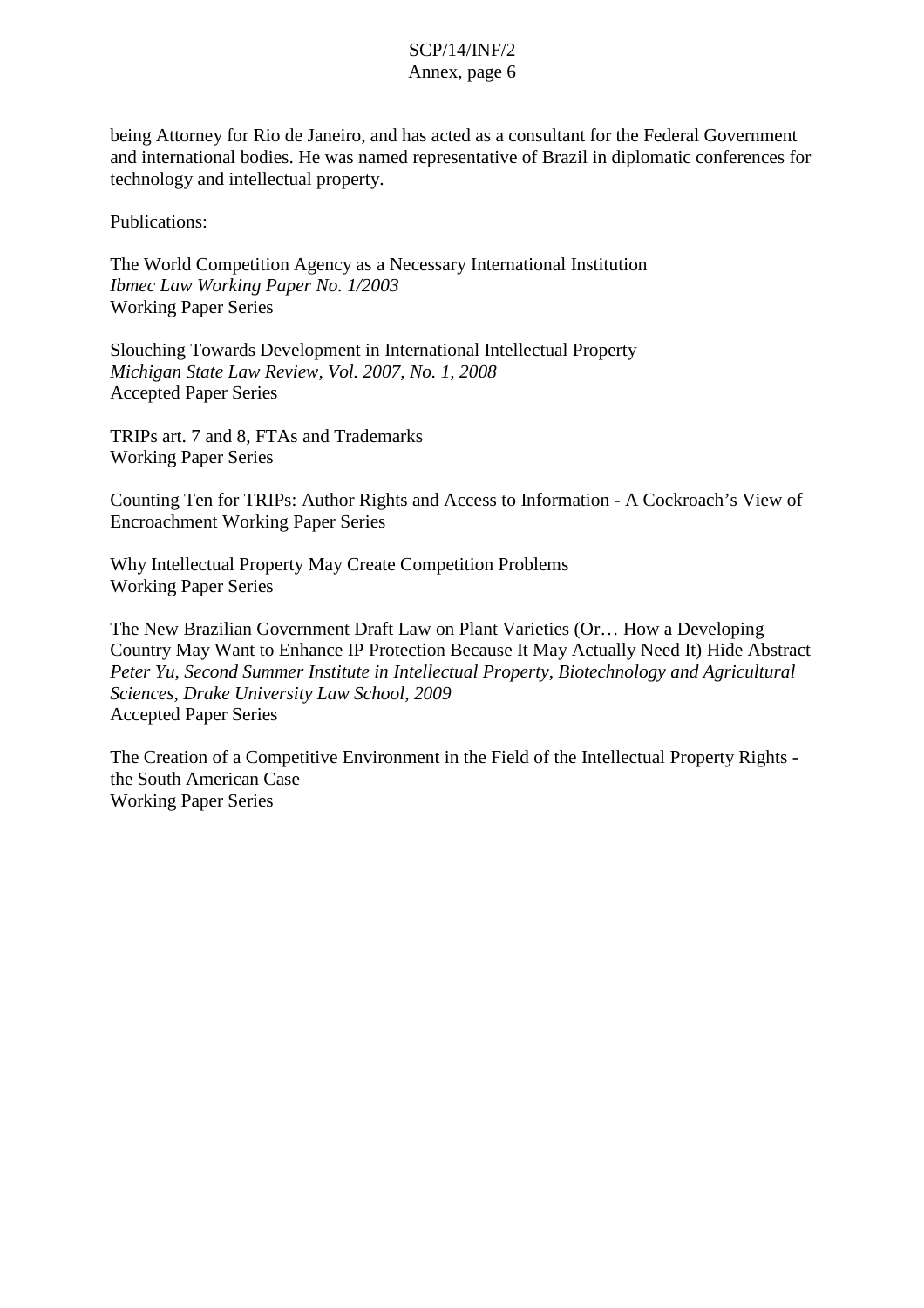# PROFESSOR SHAMNAD BASHEER

## I. ACADEMIC QUALIFICATIONS

MPhil: University of Oxford (2004-2005) BCL (distinction): University of Oxford (2002-2003) BALLB (Hons.): National Law School of India University (NLSIU), India (South Asia's leading law school) (ranked amongst top 5 students)

## II. CURRENT POSITIONS

- Ministry of HRD Chaired Professor in Intellectual Property Law, West Bengal National University of Juridical Sciences (NUJS), Kolkata, India: (November 2008-present)
- Associate, Oxford IP Research Center (OIPRC), Univ of Oxford: 2004-present
- DPhil student: University of Oxford: (2006-present)
- Adjunct Visiting Professor, NALSAR Proximate Education, NALSAR University: (Sept 2008-present).
- Research Affiliate, IP Osgoode, Canada: (2008-present)
- Founder and Chief Editor, SpicyIP (a blog dedicated to Indian IP issues)
- Advisory Panel Member, Indian Journal of Intellectual Property Law: (2008-present)
- Editorial Board Member, India Business Law Journal: (2007-present)
- Editor: PharmAsia (Portal dealing with pharmaceutical news from Asia)
- Founder member of EDIP, an online intellectual property database.

## III. PAST POSITIONS (ACADEMIC/ RESEARCH)

- Frank H. Marks Visiting Associate Professor of Intellectual Property Law, George Washington University, Washington, US: (2008-2009)
- Visiting Faculty, Munich IP Law Center, (May-July 2007)
- Member, India Project, GW University: (2006-2007)
- Visiting Faculty, LSE Summer School in IP law: (May-June 2006)
- Research Assistant, Professor David Vaver (ed), *Intellectual Property Rights: Critical Concepts in the Law,* (Routledge, 2006) (5 Volumes): (2005-2006)
- Visiting Scholar, University of Illinois at Urbana Champaign, Illinois: (September 2005- January 2006)
- Visiting Faculty, National Law University, Jodhpur, Rajasthan: (2004-2005)
- Invited Research Fellow, Institute of Intellectual Property (IIP), Japan: (2003-2004)
- Tutor, Sarah Lawrence Program, Wadham College, University of Oxford (*Tutorials on Patent Law*): 2003-2004
- Visiting Faculty, Indian Law Institute, New Delhi *(Course on Cyber Laws)*: 2000-2002
- Editor: Oxford Commonwealth Law Journal (2003-04)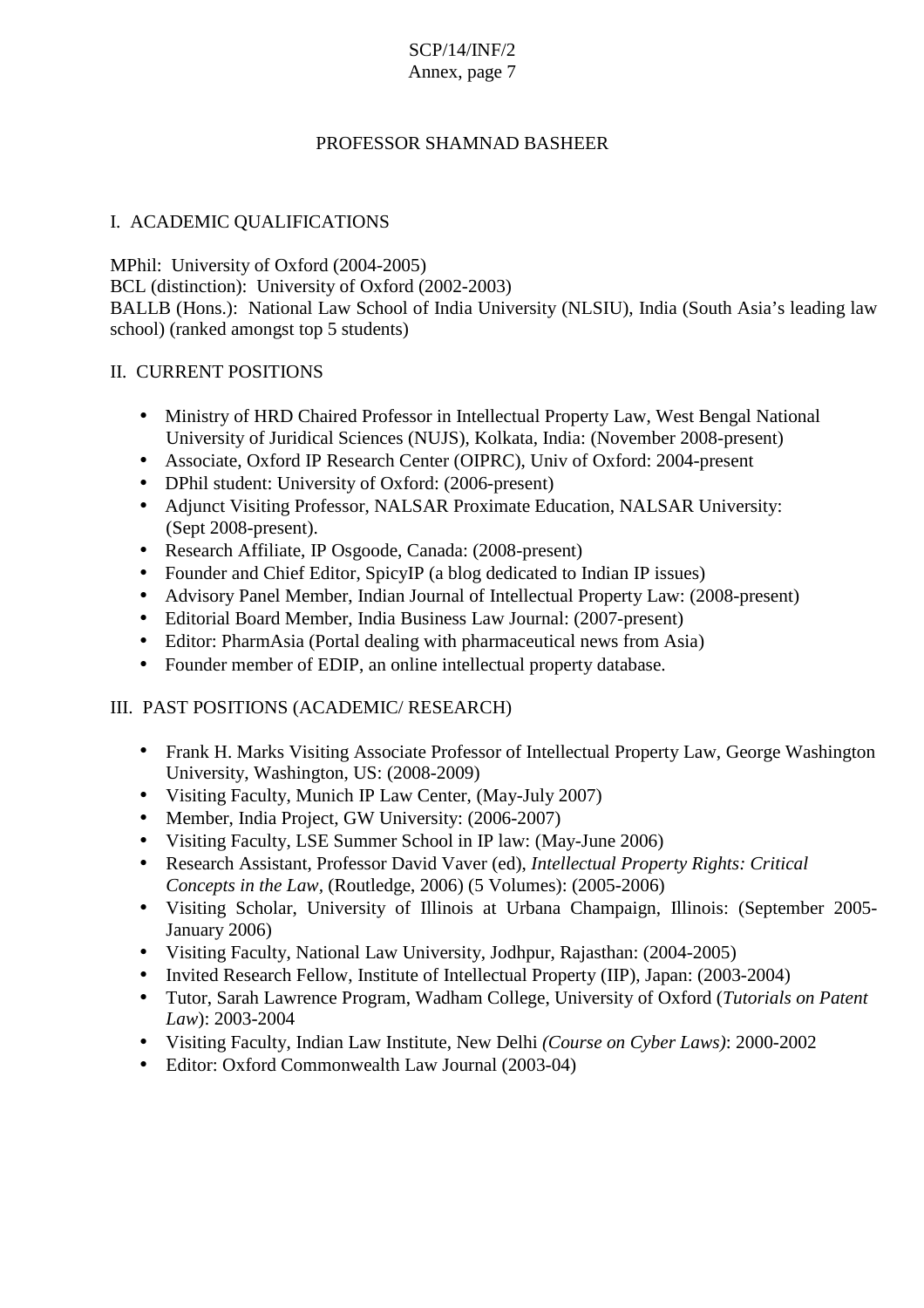## IV. PRACTICE/CONSULTANCY

Anand and Anand – Leading Indian Intellectual Property Law Firm, Delhi

- Period : January 2000—end of 2002.
- Position : Was a Senior Associate and Head of Technology and Media Law Division.
- Practice Areas : Intellectual Property Law Litigation, Advisory and Transactional (dealing with technology transfers, licensing agreements etc).

## V. SCHOLARSHIPS, PRIZES AND AWARDS

- 2007: Awarded the first place in a writing contest held by ATRIP for an article dealing with the Novartis-Gleevec patent case in India.
- 2004: Awarded the second prize in a writing contest held by the Stanford Technology Law Review for an article on biotechnology and patent law in India.
- 2004: Awarded the MS Lin Scholarship to attend the Inter Pacific Bar Association (IPBA) conference in Seoul.
- 2003: Awarded the Wellcome Trust studentship prize and the Clarendon Scholarship for the Mphil/Dphil at Oxford.
- 2003: Awarded a distinction on the BCL at Oxford.
- 2003: Awarded the IBA (International Bar Association) scholarship.
- 2002: Awarded the Shell Centenary-British Chevening Scholarship for the BCL at Oxford.
- 2001: Awarded the second best prize by the Institute of Company Secretaries of India (ICSI). for an article on "Internet and Intellectual Property Rights".
- 1994: Placed second in school in the Laidlaw Memorial School (ISCE exam-equivalent to "A" levels).

## VI. PROFESSIONAL QUALIFICATIONS

- 2005: Solicitor, UK
- 2002: Patent agent, registered with the Patent Office, India
- 1999: Advocate, Bar Council of India (called to the Bar in August 1999)

## VII. PUBLICATIONS

### Books:

1. *Perspectives on Patent Law in India* (Lexis Nexis, New Delhi, June 2009) (forthcoming: co-authored with Prashant Reddy).

### Book Chapters:

- 2. *From Free Trade to Fair Trade: Cross Retaliating Against TRIPS*, "Global Regulatory Governance and the State: India and the Emergence of Global Administrative Law" Kingsbury et al (ed), (OUP, New Delhi, 2009) (forthcoming).
- 3. *The WIPO Development Agenda: Factoring in the "Technologically Proficient" Developing Countries* "Implementing WIPO's Development Agenda" DeBeer (ed), (Wilfred Laurier University Press/Centre for International Governance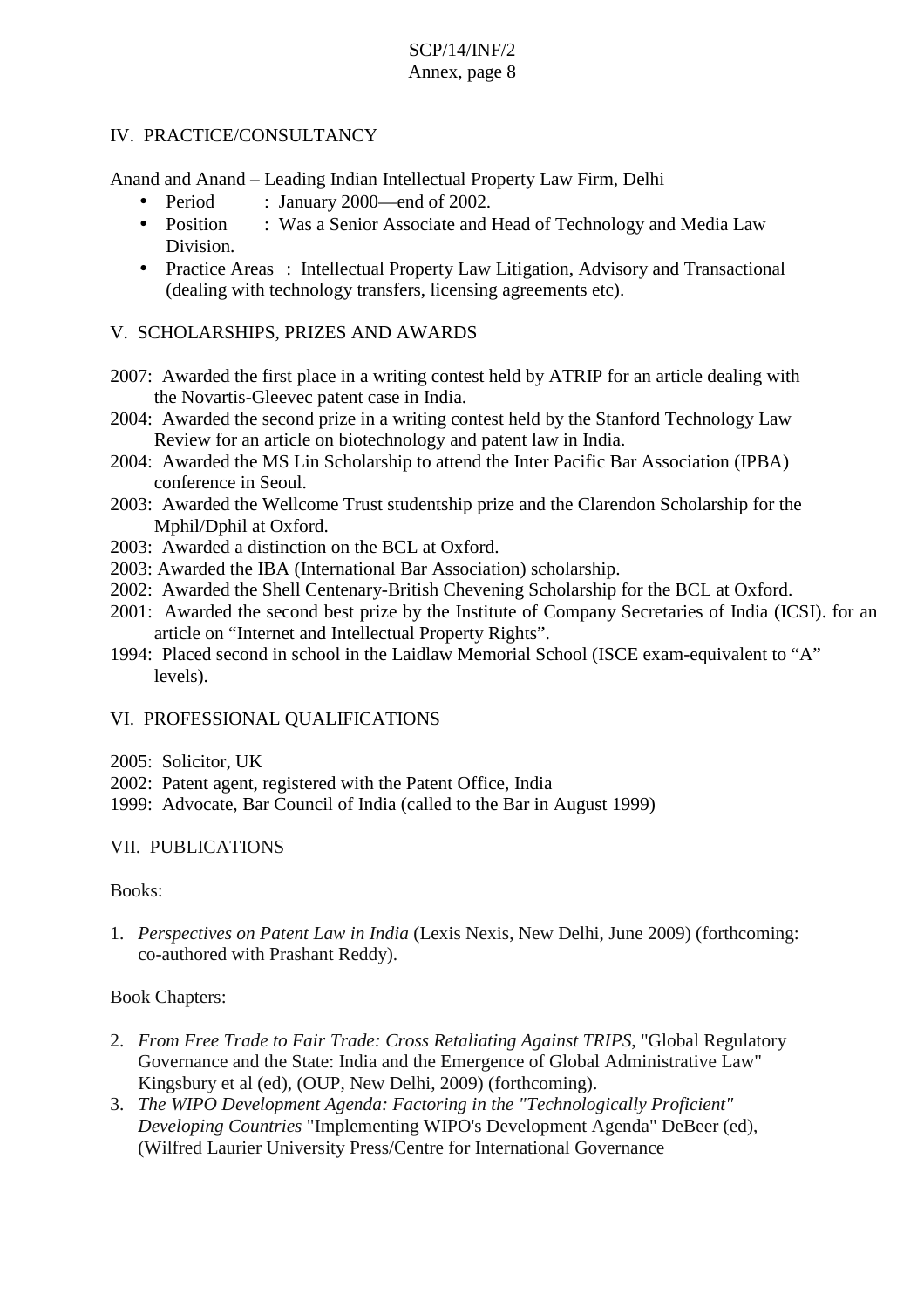## Innovation/International Development Research Centre, Waterloo, Ontario, 2009) (forthcoming).

- 4. *Trademark Issues on the Internet: Domain Name Dispute Resolution*, "Information Technology Law in India" (Indian Law Institute, New Delhi, 2004).
- 5. *Media Laws in India* 'Investing in India' (Asia Law and Practice, Euromoney Publications (Jersey) Limited, 2002).
- 6. *E-commerce in India: An E-volving E-jurisprudence* 'Asian E-volution' (Asia Law & Practice, Euromoney Publications (Jersey) Limited, 2001).

Papers (Refereed):

- 7. The Doctrine of Equivalents in Various Patent Regimes: Does Anybody Have it Right?, 11 Yale J.L. & Tech. 261 [co-authored with 7 others, including The Hon. Sir Nicholas Pumfrey, Justice Meirbeck and Prof Adelman]).
- 8. *Section 3(d) of India's Patent Act: Crude, Yet Constitutional*, Volume 5, Issue 2, Scripted, August 2008.
- 9. *Popping Patented Pills: Europe and a Decade's Dose of TRIPs* EIPR Volume 28 Issue 4 (May 2006). (with David Vaver).
- 10. *India's New Patent Regime: Aiding Access or Abetting Genericide* International Journal of Biotechnology, 8 (5) 2006.
- 11. *Taming of the Flu: Working Through the Tamiflu Patents in India* Journal of Intellectual Property Rights 11(2)(2006) 113-124 (with Tahir Amin)
- 12. India's Tryst with TRIPS: The Patents (Amendment) Act 2005 1 Indian J. L. & Tech. 15 (2005).
- 13. *Policy Style Reasoning at the Indian Patent Office* Issue No 3, Intellectual Property Quarterly (IPQ) (paper based on BCL thesis submitted at Univ of Oxford that was the winner of second prize in a contest by Stanford Technology Law Review (STLR)).
- 14. *Block Me Not: Genes as Essential Facilities?* Journal of Law, Technology and Policy (2005) Issue No 2, 55. (reprinted in Journal of Intellectual Property Rights, September 2006, 11(5) 309-390).

Other Papers:

- 15. The *"Glivec"* Patent Saga: A 3-d perspective on Indian patent policy and TRIPS Compliance, ATRIP, 2007 ( Download ) (Best Paper Award by ATRIP)
- 16. *Turning TRIPS On Its Head: Cross Retaliation at the WTO* (draft available on SSRN)
- 17. *Block Me Not: Genes as Essential Facilities: IIP*, International Collaboration on Intellectual Property, Tokyo, 2003.
- 18. *Regulatory Data Protection under Article 39.3 of TRIPS: Towards a Compensatory Liability Standard*, India Paper No 108, Intellectual Property Institute (IPI), London (Commissioned by the IPI and available at < http://www.ip-institute.org.uk/pub.html >)
- 19. *TRIPS Compatibility Review of the Patents Amendment Act 2005, India* Paper No 106, Intellectual Property Institute (IPI), London (Commissioned by the IPI and available at  $\lt$ http://www.ip-institute.org.uk/pub.html >).
- 20. *The Patents Amendment Act, 2005: Implications In and Outside India*, 62 IIP 43 (with Mrinalini Kochupillai).
- 21. *Unleashing the True Potential of Convergence: Will the Law be a Damp Squib*, 'Computer and Telecommunications Law Review' (Sweet and Maxwell, London November 2002).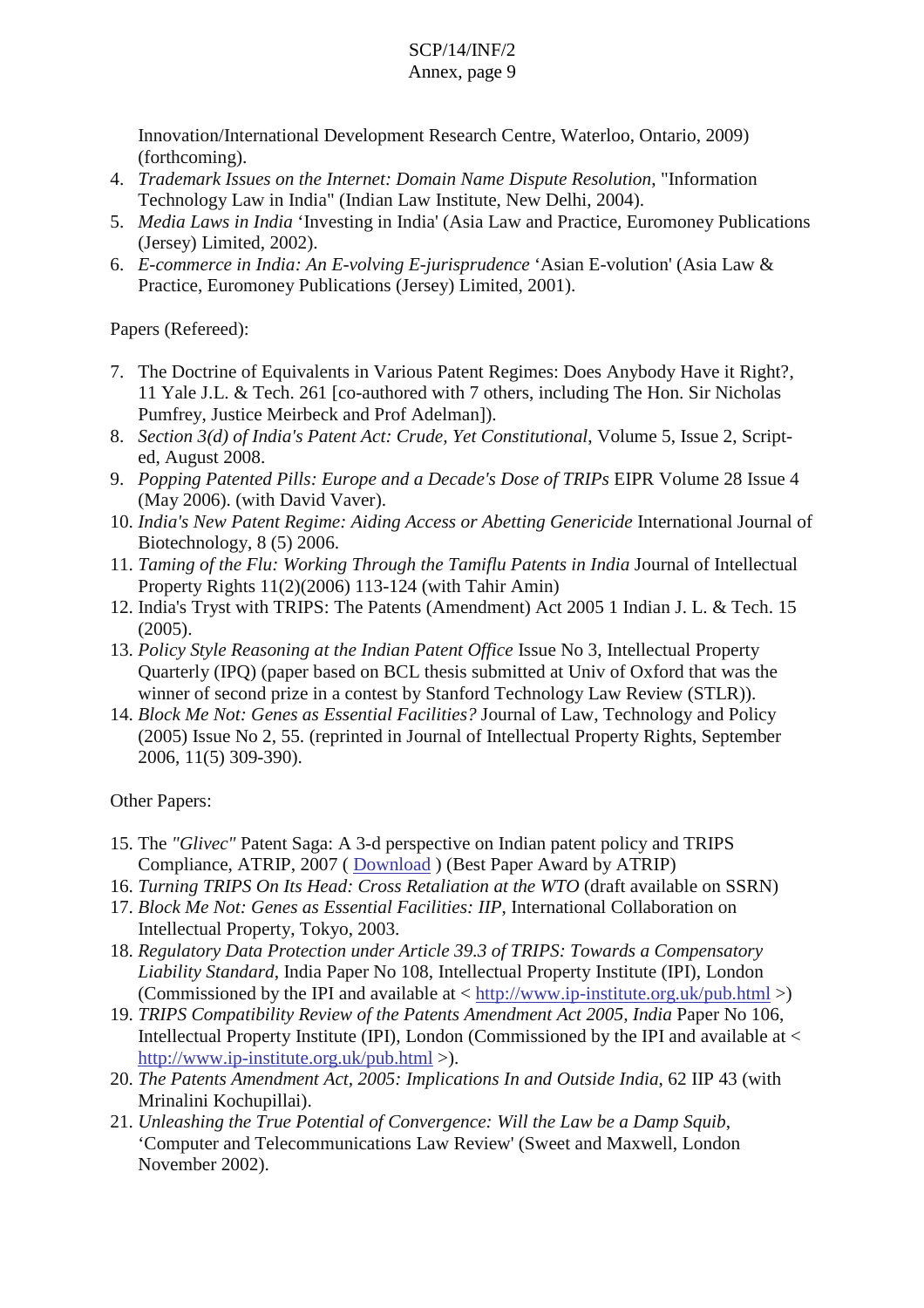- 22. *IP Owners Win Indian World Cup Contest* 'Managing Intellectual Property' (Sweet and Maxwell, London, August 2002).
- 23. *India Liberalizes Domain Name Policy* 'International Internet Law Review' (Sweet and Maxwell, London, Feb 2001).
- 24. *Patenting Genes and Gene Sequences*: The Next El Dorado (EDIP [Electronic Database of Intellectual Property], Oxford, January 2001)
- 25. *Confidentiality of Genetic Information: Need for Legislation* 5 Law & Medicine 101 (1999)
- 26. *Establishing Rights/Legitimate Interests in a Domain Name: Cyber squatters Get Creative* 'Computer and Telecommunications Law Review' (Sweet and Maxwell, London, January 2001).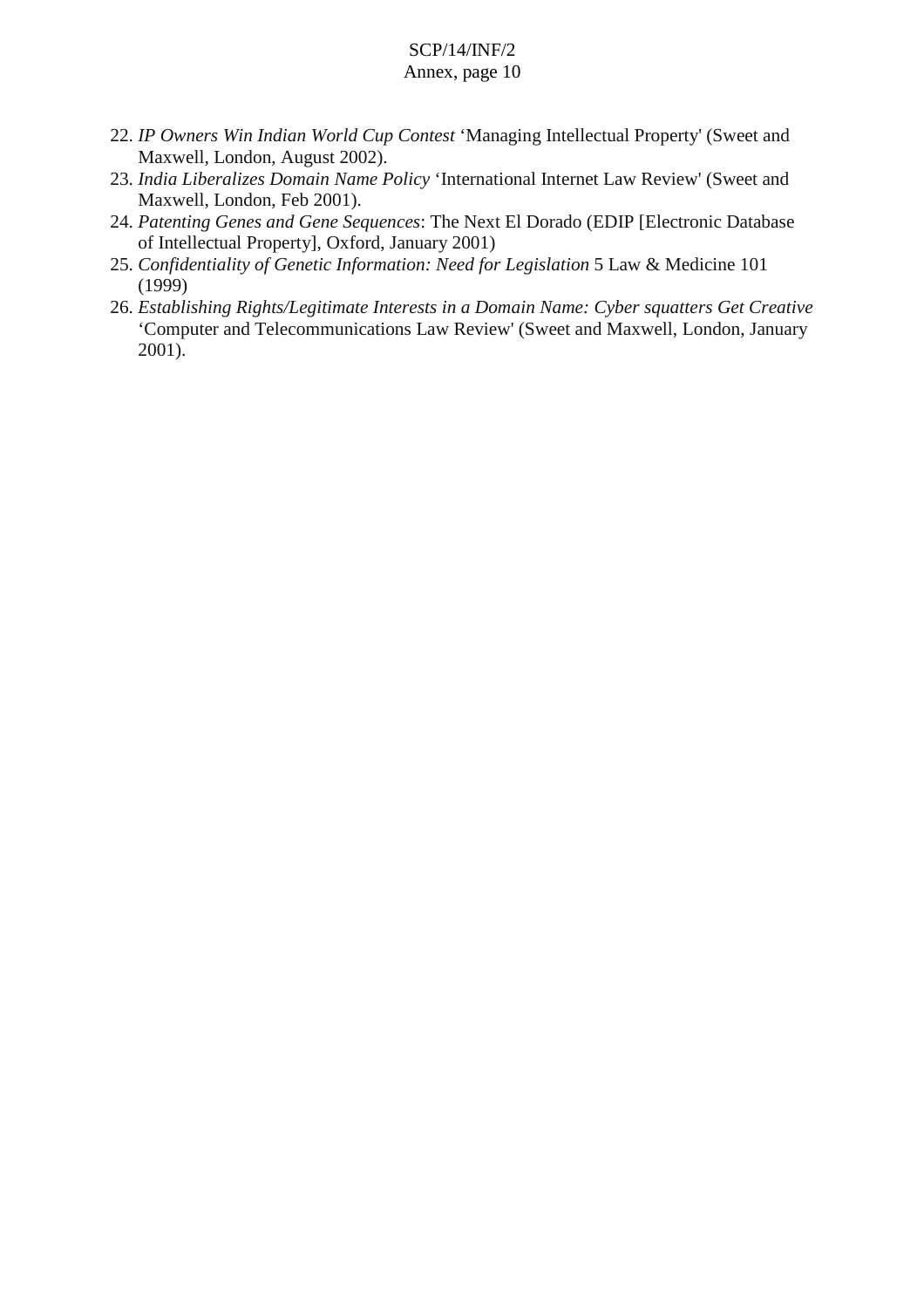## PROFESSOR RICHARD GOLD

Research and Teaching:

Associate Professor Richard Gold teaches in the area of intellectual property and common law property at McGill University's Faculty of Law. He was the founding director of the Centre for Intellectual Property Policy.

His research centres on understanding the links between innovation, intellectual property and development. He led the International Expert Group on Biotechnology, Innovation and Intellectual Property, a transdisciplinary research team that issued a ground-breaking report on the policies and law of innovation and intellectual property. He has published widely in legal and scientific journals on this topic and is the author of Body Parts: Property Rights and the Ownership of Human Biological Materials (Washington: Georgetown University Press, 1996).

Translating Research into Policy:

Professor Gold leads a cutting-edge initiative to translate academic research in concrete policy for government, industry, universities and NGOs: The Innovation Partnership (TIP). TIP (www.theinnovationpartnership.org) is unique in the world: it is a non-profit corporation dedicated to helping public and private actors in developing as well as developed countries better manage their innovation systems. TIP demonstrates the power of university research to fuel real policy change. For example, Richard Gold provides ongoing advice to UNITAID, an international governmental organisation dedicated to making medicines accessible to the world's poor, on how to construct a patent pool for drugs to fight HIV/AIDS. Prior to creating TIP, Professor Gold actively helped the policy community understand the implications of intellectual property policy. For example, he was Senior Advisor, Intellectual Property, to the Canadian Biotechnology Advisory Committee, Legal Policy Consultant to the Ontario Ministry of Health and Long-Term Care and a consultant to the Organisation for Economic Cooperation and Development on biotechnology intellectual property issues. He has prepared studies for the World Health Organization and the World Intellectual Property Organization. A former law clerk to Mr. Justice Peter Cory of the Supreme Court of Canada, Professor Gold is a Research Associate at the Health Law Institute at the University of Alberta.

Education:

S.J.D. Michigan, 1995 LL.M. Michigan, 1992 LL.B. (Hons) Toronto, 1988 B.Sc. McGill (Computer Science & Mathematics), 1984

Employment:

Associate Professor, McGill University Faculty of Law since 2001 President, The Innovation Partnership, since 2008 Director, Centre for Intellectual Property Policy, McGill University, 2003-2008 Research Associate, Health Law Institute, University of Alberta since 2000 Fellow, Einstein Institute for Science, Health & the Courts, 1999-2000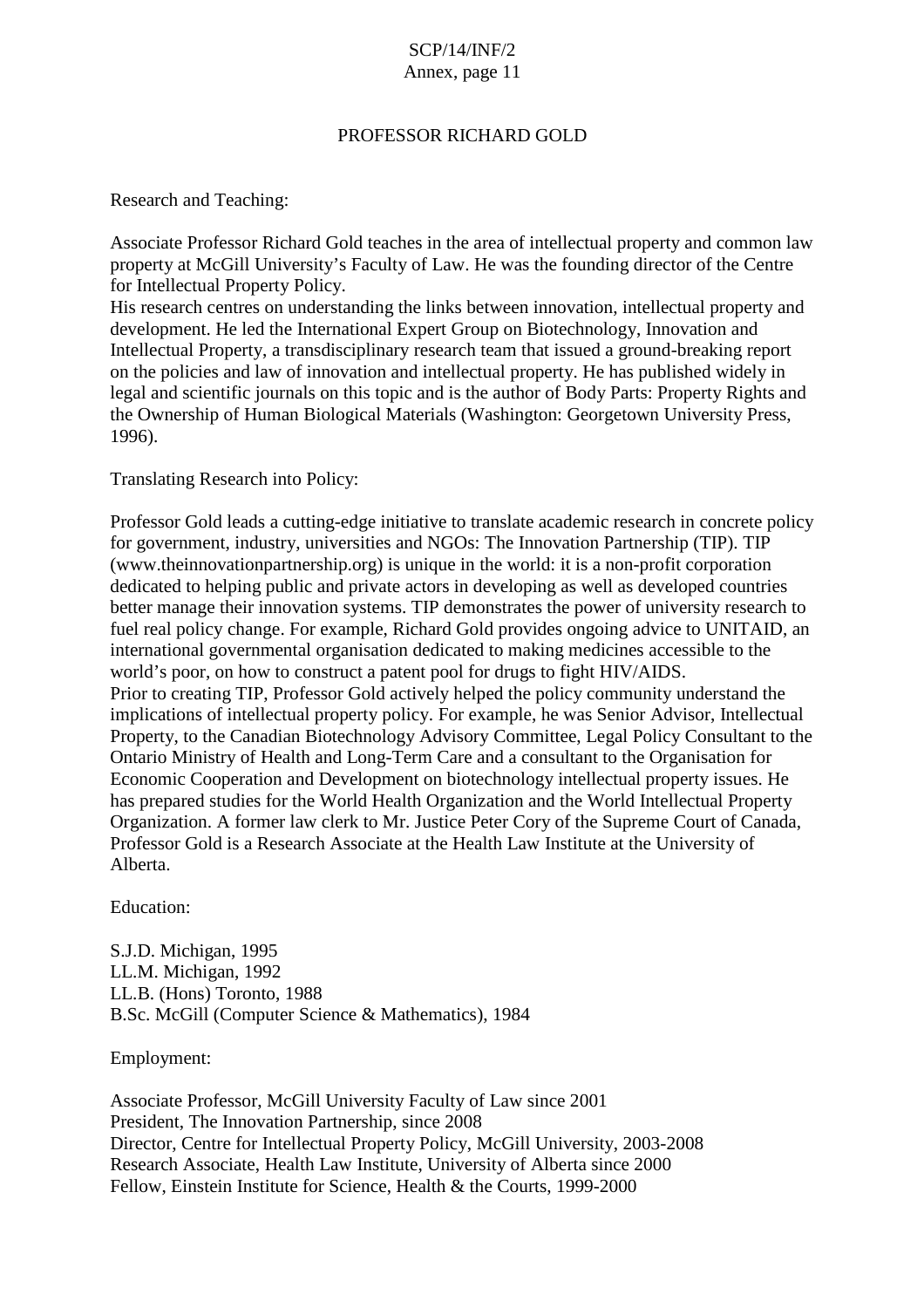Assistant Professor, University of Western Ontario Faculty of Law, 1997-2001 Associate, Torys, Technology Practice Group, 1993-1997 Clerk to Mr. Justice Peter Cory, Supreme Court of Canada, 1990-91 Associate, Torys, 1990 Clerk, Ontario Court of Appeal, 1988-1989

Areas of Interest:

Intellectual property, biotechnology, information technology, property, commercial practices, international trade law.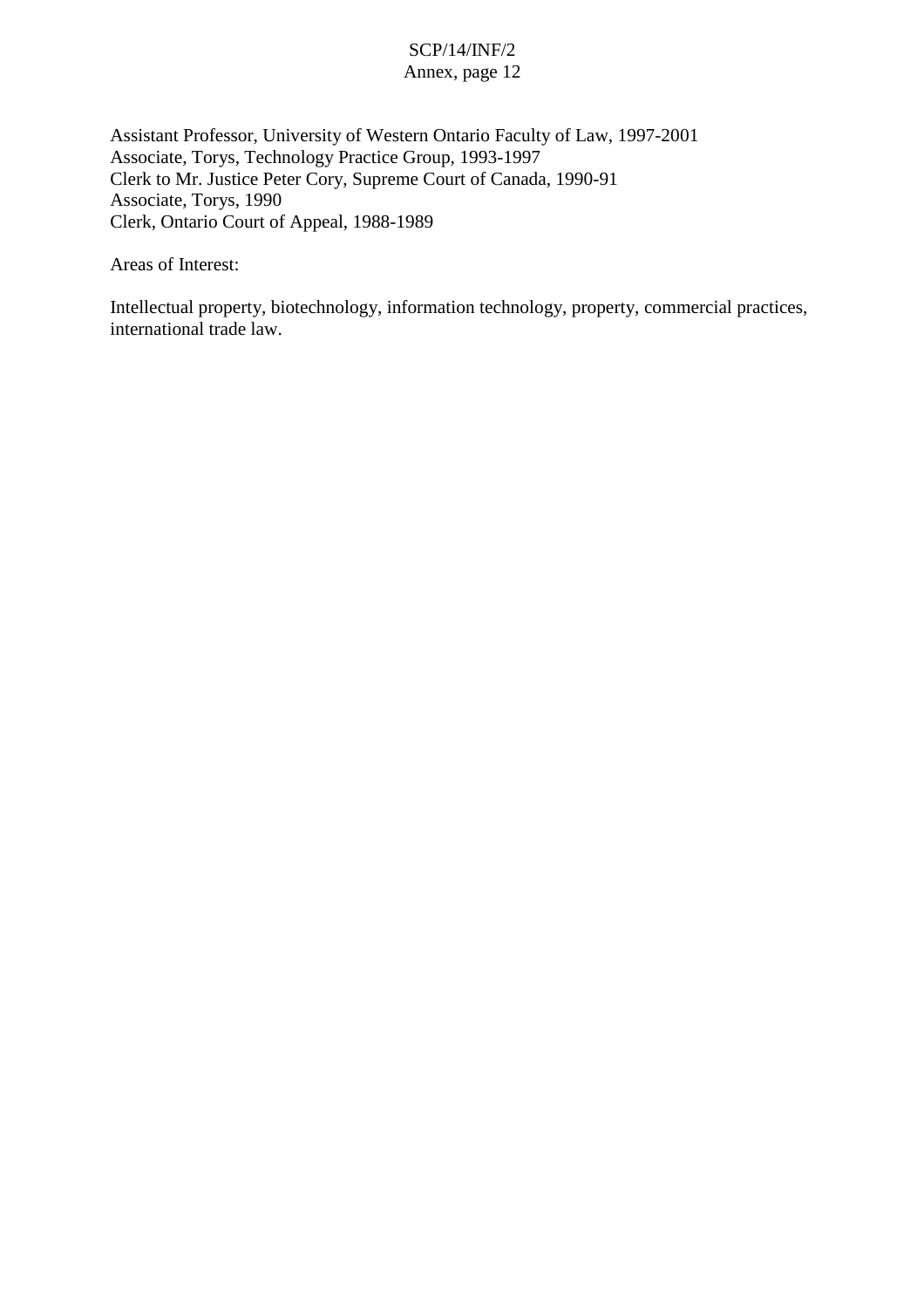## PROFESSOR BRAD SHERMAN

## Qualifications: BEc (Qld), LLB (Hons) (Qld), LLM (London), PhD (Griffith)

Brad Sherman is the Director of the Australian Center for Intellectual Property in Agriculture (ACIPA) and a Professor in Law in the TC Beirne School of Law at University of Queensland, Australia. He teaches patent laws and related rights, international intellectual property law and comparative copyright law at the TC Beirne School of Law.

Prior to joining the University of Queensland, he worked at Griffith University, the University of Brunel, the London School of Economics and Cambridge University. His recent research areas include gene patents, and history of intellectual property and biological property.

He advised on the review of amendments to Digital Copyright law in Australia, and was a member of the Advisory Committee to the Australian Law Reform Commission, working on genetics, IP rights and public health. He is currently a member of the Plant Breeders Rights Advisory Committee.

He has written extensively on various themes relating to intellectual property law, and is a frequent speaker at international conferences.

*Featured recent publications*

B Sherman, 'Plant Intellectual Property' in (ed), *Dictionary of Intellectual Property Terms* (Cambridge University Press, 2009) (forthcoming)

B Sherman, 'Kinds, Clones and Manufactures' in Woodmansee, Biagioli, Jaszi (eds), *Con/Texts of Invention* (University of Chicago Press, Chicago 2009)

B Sherman, L Bently, S Hubicki, 'Patent Issues in Biotechnology' in (ed), *The Encyclopaedia of the Human Genome* (Macmillan Reference, London 2009)

S Hubicki, B Sherman, L Bently, 'Patent Issues in Biotechnology' in Bynum, W. F. (eds), *Encyclopedia of Life Sciences* (John Wiley & Sons, Chichester 2009)

S Hubicki, B Sherman, 'We Have Never Been Modern: The High Court's Decision in National Research Development Corporation v Commissioner of Patents' in Kenyon, A., Richardson, M, & Ricketson, S. (eds), *Landmarks in Australian Intellectual Property Law* (Cambridge University Press, Melbourne 2009) 73-96

L Bently, B Sherman, *Intellectual Property Law* (3rd edn Oxford University Press, United Kingdom 2008)

"Intellectual Property and Agricultural Biotechnology in Australia" (2007) 10 *Journal of Biolaw and Business,* Australia Edition 2007, pp 48-51 (with S. Hubicki)

"Towards an Indigenous Public Domain?" in P. Bernt Hugenholtz and Lucie Guibault (eds), *The Future of the Public Domain* (Kluwer, 2006), pp. 259-277 (with L. Wiseman)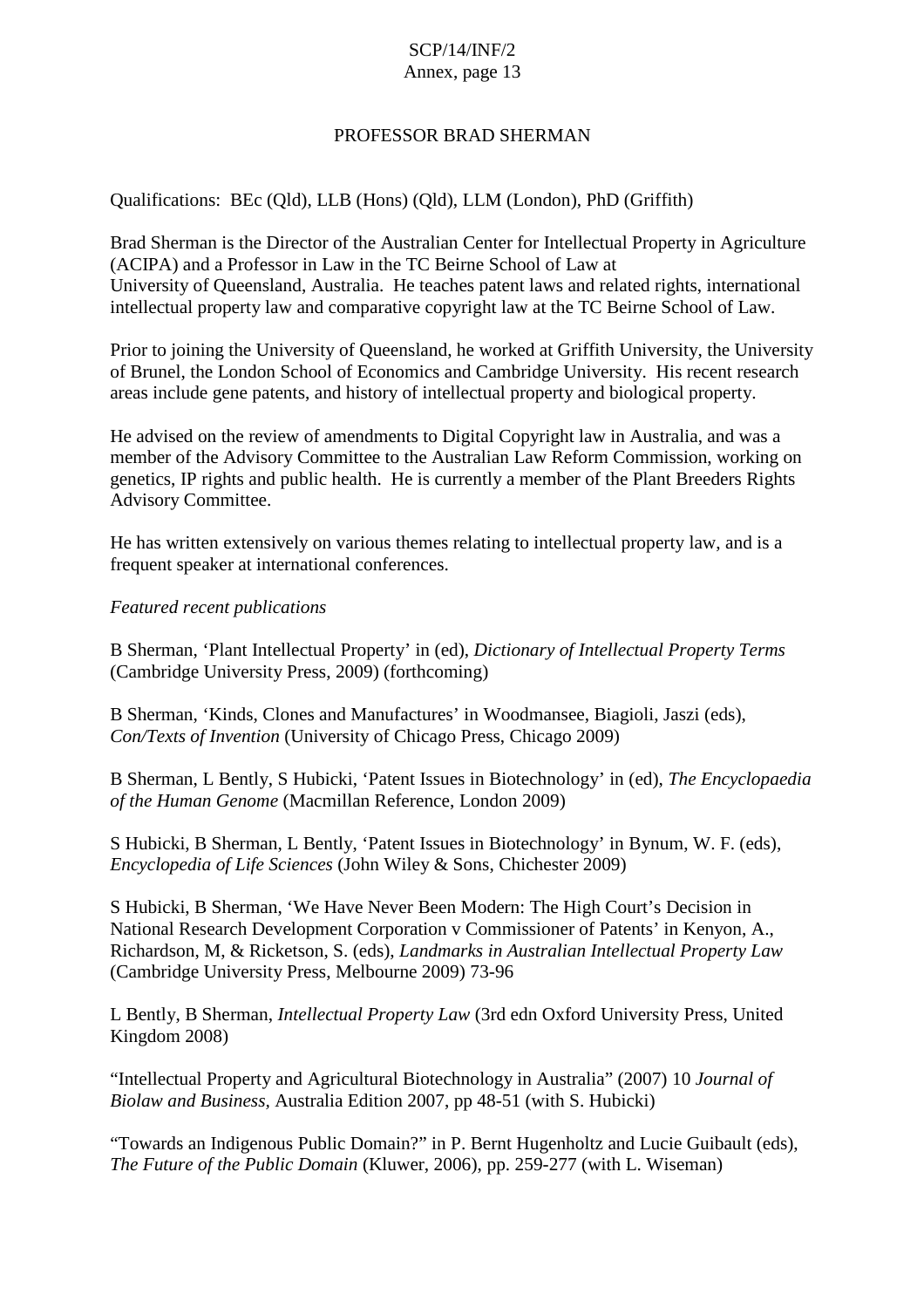### PROFESSOR COENRAAD VISSER

Coenraad Visser is Professor of Intellectual Property Law in the University of South Africa, Pretoria, and the head of that Center for Business Law. He teaches copyright, patent, and trademark law at graduate and postgraduate levels. He is also one of the presenters of the Unisa-WIPO Specialization Program in Intellectual Property Law, a joint program of the WIPO Worldwide Academy and the Center for Business Law.

During 1996 he advised the South African government on the conclusion of the WIPO Copyright Treaty and the WIPO Performances and Phonograms Treaty. In December 1996, he was the alternate head of the South African delegation at the Diplomatic Conference on Certain Copyright and Neighboring Rights Questions in Geneva, organized under the auspices of the World Intellectual Property Organization (WIPO). At this conference he acted as the spokesperson of the African group of countries on questions of substantive law; he also served as vice-chairperson of the conference's drafting committee.

He was a member of the Copyright subcommittees of the Standing Advisory Committee on Intellectual Property Law, an advisory body to the Department of Trade and Industry of the South African government, and is currently on the Patent Examination Board of the Department.

Recently, internationally, he was an an adviser to The American Law Institute's project on Intellectual Property: Principles Governing Jurisdiction, Choice of Law, and Judgments in Transnational Disputes; a member of the external Advisory Committee to The World Bank on Empowerment, Culture, and Civic Engagement, and a member of the World Bank project teams to protect the traditional biotechnological knowledge of the Dekhuana tribes and the Shuar peoples in Latin America, and to expand the music industry in Africa, with Senegal as the pilot project country; an interviewee and collaborator in *Scenarios for the Future*, for the European Patent Office.

He has delivered papers at workshops and seminars organized by the *Actores Intérpretes Sociedad de Gestión de España* (AISGE), the European Patent Office, the Fédération Internationale des Musiciens (FIM), the United Nations Educational, Scientific and Cultural Organization (UNESCO), the Southern African Development Conference, WIPO, The World Bank, and the World Trade Organization in places such as Abidjan (Côte d'Ivoire), Accra (Ghana), Arusha (Tanzania), Casablanca (Morocco), Cotonou (Benin), Dakar (Senegal), Lilongwe (Malawi), London, Madrid (Spain), Maputo (Mozambique), Munich, Mombasa (Kenya), Nairobi (Kenya), Pretoria, Singapore, Tunis (Tunisia), and Windhoek (Namibia).

He has written extensively on many aspects of commercial and intellectual property law. Most recently, he contributed to *Poor People's Knowledge: Making Intellectual Property Work for Developing Countries* (Oxford University Press), and *Trademark Law and Theory: A Handbook of Contemporary Research* (Edward Elgar).